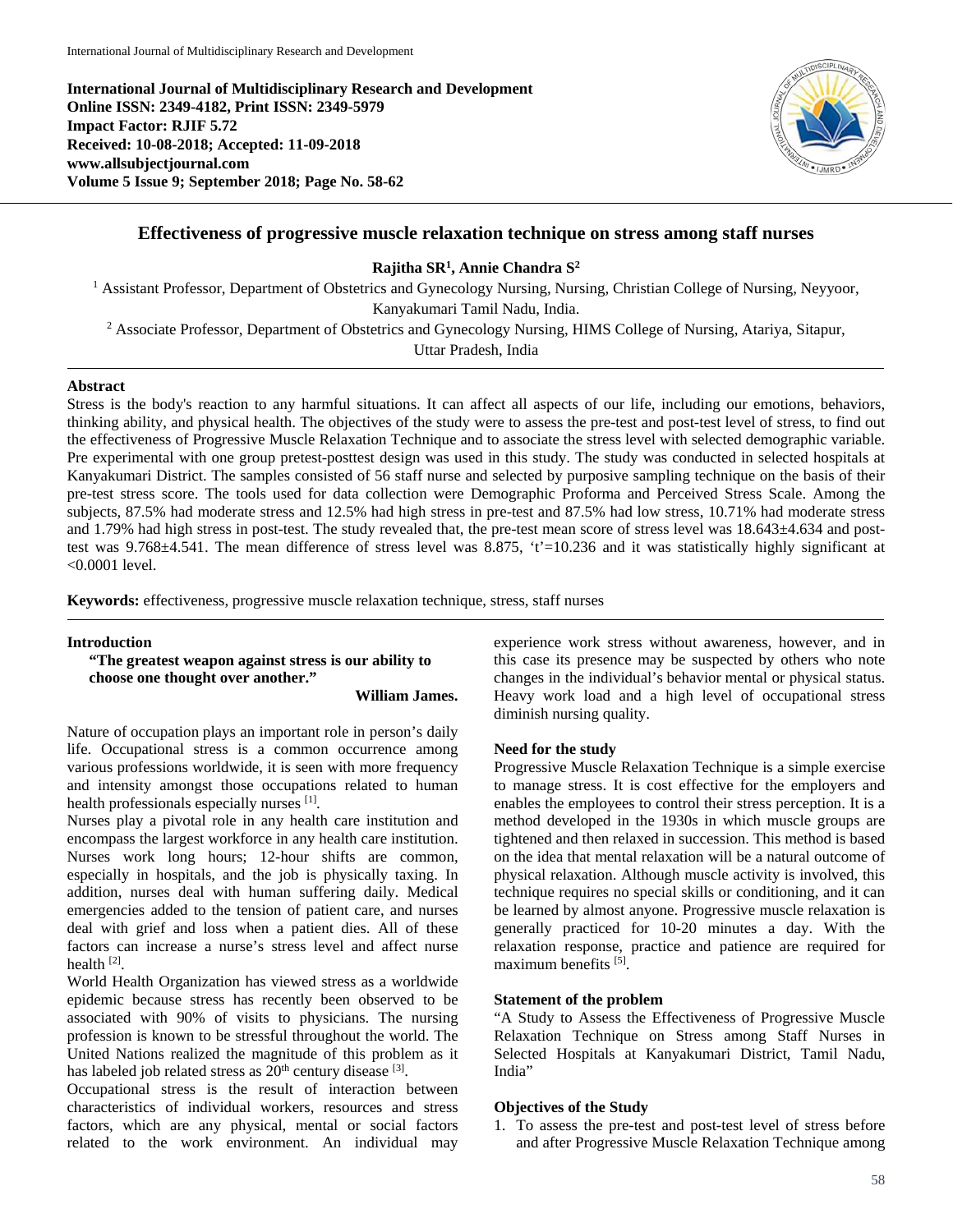staff nurses.

- 2. To find out the effectiveness of Progressive Muscle Relaxation Technique on stress among staff nurses.
- 3. To associate the pre-test score of stress level with selected demographic variables among staff nurses.

# **Hypotheses**

All hypotheses will be tested at  $p<0.05$  level of significance.  $H_1 \rightarrow$  There will be a significant reduction on stress after Progressive Muscle Relaxation Technique among staff nurses.  $H_2 \rightarrow$  There will be a significant association between stress and selected demographic variables among staff nurses.

# **Research approach and design**

The research approach used for this study was quantitative approach. Pre experimental with one group pretest-posttest design was used in this study. The schematic diagram of study design is given below.

 $O_1$  X  $O_2$ 

- **O1 -** Pre-test assessment of stress among staff nurses
- **X -** Exposure to an intervention (Progressive Muscle Relaxation Technique)

**O2 -** Post-test assessment of stress among staff nurses

# **Variables**

**Dependent variable:** Progressive Muscle Relaxation Technique **Independent variable:** Stress

# **Settings of the study**

The study was conducted in selected hospitals at Kanyakumari District. These hospitals were selected because of the availability of samples.

# **Population and sample**

The target population of the study was all staff nurses who are working in selected hospitals at Kanyakumari District. Staff nurses between the age group of 21 and 58 years and who fit into the inclusion criteria were selected as samples.

# **Sample size and sampling technique**

The samples consisted of 56 staff nurses. They were selected by purposive sampling technique on the basis of their pre-test stress score.

# **Criteria for sample selection**

# **Inclusion criteria**

- Staff nurses who
- Were in the age group between 21 and 58 years
- Were present during the study period
- We're willing to participate in the study
- Were qualified and registered persons
- Can read, write and understand English language

# **Exclusion criteria**

Staff nurses who

 We're having problems regarding pulled muscles, broken bones, or any medical contraindication for physical activities

- Do not want to participate and practice Progressive Muscle Relaxation Technique
- Had no stress in the result of pre-test
- We're receiving any other alternative therapy

### **Research Tool**

The researcher used two data collection instruments.

- Demographic Proforma to collect the baseline socio demographic information about staff nurses
- Perceived Stress Scale to assess the level of stress among staff nurses

# **Description of the tool**

### **Section 1: Demographic Proforma**

It consisted of age, sex, marital status, family monthly income, working area and total work experience.

#### **Section 2: Perceived stress scale**

It consisted of 10 questions with five alternatives based on their feelings and thoughts. In that, 6 positive and 4 negative questions are there. The score of each positive question was ranged from '0' – '4' ('0' - Never, '1' – Almost never, '2' – Sometimes, '3' – fairly often, '4' – very often) and '4' – '0' for negative questions ('4' - Never, '3' – Almost never, '2' – Sometimes, ' $1'$  – fairly often, ' $0'$  – very often). The maximum attainable score was '40'. The score was ranged as follows.

 $0 - 13$  Low Stress

- 14 26 Moderate Stress
- $27 40$  High stress

# **Content validity**

The demographic proforma, perceived stress scale and Progressive Muscle Relaxation Technique outline were given to seven experts in the field of nursing, physiotherapy and medicine. They were requested to give their valuable opinion on the appropriateness and relevance of the tool. There was 100% agreement for the tool as given by the experts.

#### **Reliability**

The reliability of the perceived stress scale was established by test-retest method. Karl Pearson formula was used to determine the relationship among variables and 'γ' value was found to be 0. 91, which indicated that the tool was highly reliable.

# **Pilot Study**

A pilot study was conducted at selected hospital at Kanyakumari District among 5 subjects in a manner in which the final study would be done. Data were analyzed to find out the suitability of statistics. The pilot study revealed that, the study was feasible.

# **Data collection procedure**

The investigator introduced herself to the subjects and obtained their consent. There were 87 staff nurses were participated in the study and their stress level was assessed by perceived stress scale. It was identified that 56 subjects were selected according to the eligibility criteria. Progressive Muscle Relaxation Technique was taught with the information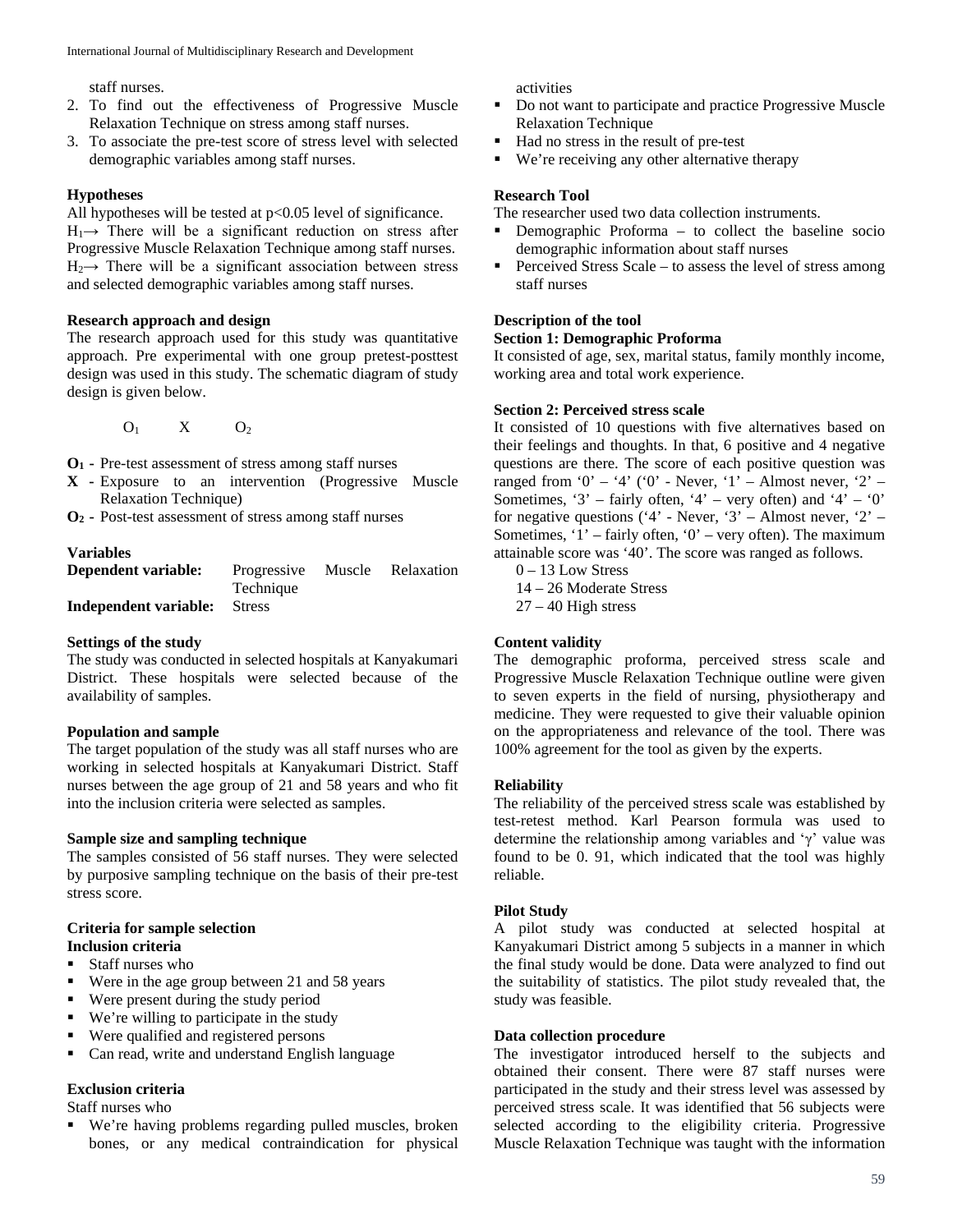booklet to the subjects and encouraged them to do the Progressive Muscle Relaxation Technique either morning or evening (according to their convenient time) daily for 4 weeks at their homes. Then, post-test was conducted after 4 weeks. All the data were kept confidential.

#### **Results**

#### **Table 1:** Distribution of Subjects according to the Selected Demographic Variables (n=56)

| <b>Demographic Variables</b>    | <b>Frequency</b> | Percentage |  |  |  |  |  |
|---------------------------------|------------------|------------|--|--|--|--|--|
| <b>Age in Years</b>             |                  |            |  |  |  |  |  |
| $21 - 30$                       | 15               | 26.79      |  |  |  |  |  |
| $31 - 40$                       | 30               | 53.57      |  |  |  |  |  |
| $41 - 50$                       | 6                | 10.71      |  |  |  |  |  |
| $51 - 58$                       | 5                | 8.93       |  |  |  |  |  |
| Sex                             |                  |            |  |  |  |  |  |
| Male                            | 10               | 17.86      |  |  |  |  |  |
| Female                          | 46               | 82.14      |  |  |  |  |  |
| <b>Marital Status</b>           |                  |            |  |  |  |  |  |
| Single                          | 8                | 14.29      |  |  |  |  |  |
| Married                         | 48               | 85.71      |  |  |  |  |  |
| Type of Family                  |                  |            |  |  |  |  |  |
| Nuclear                         | 39               | 69.64      |  |  |  |  |  |
| Joint                           | 17               | 30.36      |  |  |  |  |  |
| Family Monthly Income           |                  |            |  |  |  |  |  |
| <b>Below Rs. 5,000</b>          | 2                | 3.57       |  |  |  |  |  |
| $Rs. 5,001 - 10,000$            | $\overline{15}$  | 26.79      |  |  |  |  |  |
| Rs. $10,001 - 15,000$           | 32               | 57.14      |  |  |  |  |  |
| Above Rs. $15,001$              | 7                | 12.5       |  |  |  |  |  |
| <b>Working Area</b>             |                  |            |  |  |  |  |  |
| <b>Operation Theatre</b>        | $\overline{4}$   | 7.14       |  |  |  |  |  |
| Intensive Care Unit             | 6                | 10.71      |  |  |  |  |  |
| Casualty                        | 6                | 10.71      |  |  |  |  |  |
| Ward                            | 40               | 71.44      |  |  |  |  |  |
| <b>Total Working Experience</b> |                  |            |  |  |  |  |  |
| Below 5 years                   | 7                | 12.5       |  |  |  |  |  |
| 6 - 10 years                    | 30               | 53.57      |  |  |  |  |  |
| $11 - 15$ years                 | 15               | 26.79      |  |  |  |  |  |
| Above 16 years                  | $\overline{4}$   | 7.14       |  |  |  |  |  |

The data presented in Table  $-1$  shows that, 55.57% of subjects were falling in the age group of  $31 - 40$  years, 82.14% were females, 85.71% got married, 69.64% were belongs to the nuclear family, 57.14% were earned Rs. 10,001 – 15,000 per month, 71.44% were working in wards and 53.57% of subjects  $6 - 10$  years of experience.



**Fig 1:** Distribution of Subjects according to the Level of Stress

The above Figure reveals that, 87.5% of subjects had moderate stress and 12.5% had high stress in pre-test and

87.5% had low stress, 10.71% had moderate stress and 1.79% had high stress in post-test.

**Table 2:** Effectiveness of Progressive Muscle Relaxation Technique among Staff Nurses (n=56)

| <b>Progressive</b>                                     | <b>Pre-test</b> |           | Post-test |           | <b>Mean</b>           |                         |                                                 |
|--------------------------------------------------------|-----------------|-----------|-----------|-----------|-----------------------|-------------------------|-------------------------------------------------|
| <b>Muscle</b><br><b>Relaxation</b><br><b>Technique</b> | Mean            | <b>SD</b> | Mea<br>n  | <b>SD</b> | <b>Differe</b><br>nce | $6 + 9$<br><b>Value</b> | <b>P</b> Value                                  |
| Level of Stress                                        |                 |           |           |           |                       |                         | 18.643 4.634 9.768 4.541 8.875 10.236 P< 0.0001 |

Table-2 shows that, the pre-test mean score of stress level was 18.643±4.634 and post-test was 9.768±4.541. The mean difference of stress level was 8.875,  $t'=10.236$  and it was statistically highly significant at P<0.0001 level. Hence, the  $H<sub>1</sub>$  (There will be a significant reduction on stress after Progressive Muscle Relaxation Technique among staff nurses) was accepted.

| <b>Table 3:</b> Association between Pre-test Level of Stress and Selected |  |
|---------------------------------------------------------------------------|--|
| Demographic Variables $(n=56)$                                            |  |

| Demographic<br><b>Variables</b> | <b>Below</b><br>Mean | <b>Above</b><br><b>Mean</b> | <b>Total</b>   | χ     | P Value    |  |  |  |
|---------------------------------|----------------------|-----------------------------|----------------|-------|------------|--|--|--|
| <b>Age in Years</b>             |                      |                             |                |       |            |  |  |  |
| $21 - 30$                       | 13                   | 21                          | 15             | 12.75 | $0.05*$    |  |  |  |
| $31 - 40$                       | 23                   | 7                           | 30             |       |            |  |  |  |
| $41 - 50$                       | 1                    | 5                           | 6              |       |            |  |  |  |
| $51 - 58$                       | $\overline{c}$       | 3                           | 5              |       |            |  |  |  |
| <b>Sex</b>                      |                      |                             |                |       |            |  |  |  |
| Male                            | $\overline{4}$       | 6                           | 10             | 5.04  | 0.08       |  |  |  |
| Female                          | 35                   | 11                          | 46             |       |            |  |  |  |
| <b>Marital Status</b>           |                      |                             |                |       |            |  |  |  |
| Single                          | 6                    | 2                           | 8              | 0.12  | 0.721      |  |  |  |
| Married                         | 33                   | 15                          | 48             |       |            |  |  |  |
| Type of Family                  |                      |                             |                |       |            |  |  |  |
| Nuclear                         | 36                   | 3                           | 39             | 31.23 | $0.00001*$ |  |  |  |
| Joint                           | $\mathcal{F}$        | 14                          | 17             |       |            |  |  |  |
| Family Monthly Income           |                      |                             |                |       |            |  |  |  |
| <b>Below Rs. 5,000</b>          | 1                    | 1                           | $\overline{c}$ | 2.21  | 0.53       |  |  |  |
| Rs. $5,001 - 10,000$            | 10                   | 5                           | 15             |       |            |  |  |  |
| Rs. 10,001 - 15,000             | 23                   | 9                           | 32             |       |            |  |  |  |
| Above Rs.15,001                 | 5                    | $\mathfrak{D}$              | $\overline{7}$ |       |            |  |  |  |
|                                 | Working Area         |                             |                |       |            |  |  |  |
| <b>Operation Theatre</b>        | $\overline{c}$       | $\overline{2}$              | 4              |       | 0.817      |  |  |  |
| <b>Intensive Care Unit</b>      | $\overline{4}$       | $\overline{c}$              | 6              | 0.95  |            |  |  |  |
| Casualty                        | $\overline{4}$       | $\overline{c}$              | 6              |       |            |  |  |  |
| Ward                            | 29                   | 11                          | 40             |       |            |  |  |  |
| <b>Total Working Experience</b> |                      |                             |                |       |            |  |  |  |
| Below 5 years                   | 6                    | 1                           | 7              | 10.38 | $0.016*$   |  |  |  |
| $6 - 10$ years                  | 25                   | 5                           | 30             |       |            |  |  |  |
| $11 - 15$ years                 | $\overline{7}$       | 8                           | 15             |       |            |  |  |  |
| Above 16 years                  | $\mathbf{1}$         | $\overline{3}$              | $\overline{4}$ |       |            |  |  |  |

\*Significant at 0.05 level

The Table  $-3$  shows that, there was a significant association between stress level and age ( $\chi^2$ =12.75), type of family  $(\chi^2=31.23)$  and total working experience  $(\chi^2=10.38)$  of staff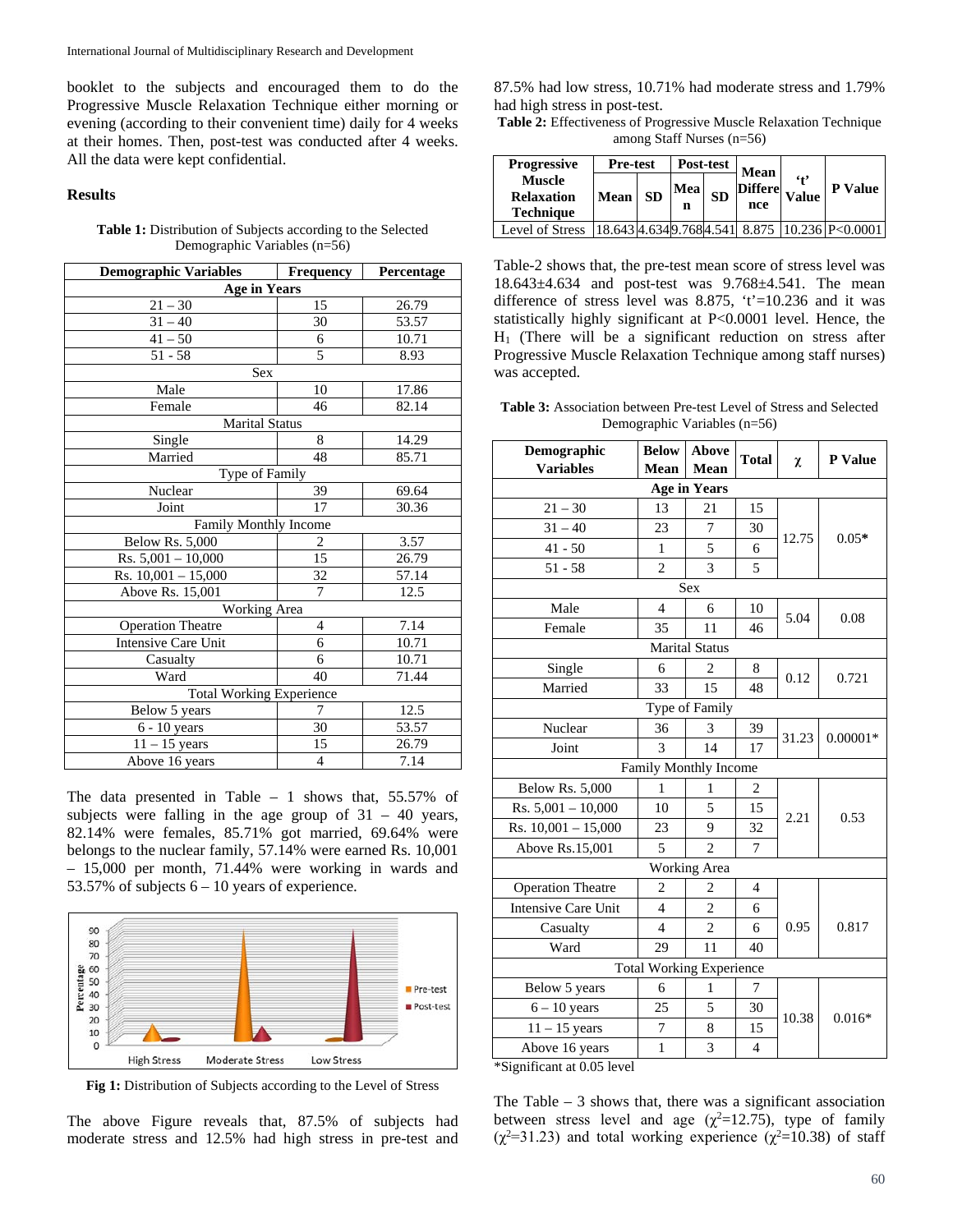nurses. There was no significant association between stress level and sex ( $\chi^2$ =5.04), marital status ( $\chi^2$ =0.12), family monthly income ( $\chi^2$ =2.21) and working area ( $\chi^2$ =0.95) of subjects. Hence, the  $H_2$  (there will be a significant association between stress and selected demographic variables among staff nurses) was partially accepted.

#### **Discussion**

The first objective of the study was to assess the pre-test and post-test level of stress before and after Progressive Muscle Relaxation Technique among staff nurses

Among the subjects, 87.5% had moderate stress, 12.5% had high stress and none of them had low stress in pre-test and 87.5% had low stress, 10.71% had moderate stress and 1.79% had high stress in post-test.

The above finding would be compared with the study done by Palak Patel (2014) describes that, "The effectiveness of progressive muscle relaxation therapy on stress among staff nurses working in selected hospitals at Vadodara City". The study revealed that, in the pre-test most of the nurses 53.3% had moderate stress, 40.0% had mild stress and 6.7% had severe stress and in the post-test most of the nurses had mild stress 73.3 % and no stress 26.7 %  $^{[6]}$ .

#### **The second objective of the study was to find out the effectiveness of Progressive Muscle Relaxation Technique on stress among staff nurses**

The pre-test mean score of stress level was 18.643±4.634 and post-test was 9.768±4.541. The mean difference of stress level was  $8.875$ , 't'=10.236 and it was statistically highly significant at P<0.0001 level.

The finding is supported by the study done by Priya Gangadharan (2018) states that, "Effectiveness of Progressive Muscle Relaxation Techniques on Depression, Anxiety and Stress among Undergraduate Nursing Students". The study concluded that, the difference between the scores found statistically significant at p<0.01 level with a mean and standard deviation of  $15.21 \pm 4.58$  before intervention and 9.29±4.81 after intervention respectively. Progressive muscle relaxation training was found to be very effective in reducing depression severity levels as more than half of the participants 50.7% identified with normal state after this intervention  $[7]$ .

### **The third objective of the study was to associate the pretest score of stress level with selected demographic variables among staff nurses**

There was a significant association between stress level and age ( $\chi^2$ =12.75), type of family ( $\chi^2$ =31.23) and total working experience  $(\chi^2=10.38)$  of staff nurses. There was no significant association between stress level and sex  $(\chi^2 = 5.04)$ , marital status ( $\chi^2$ =0.12), family monthly income ( $\chi^2$ =2.21) and working area ( $\chi^2$ =0.95) of subjects.

The study finding would be compared with the study done by Arun, M. (2017) did a study on "Effect of Progressive Muscle Relaxation Technique on Stress among Computer Professionals". It concluded that, there is a significant association between level of stress and type of family since pvalue is less than 0.05 ( $p = 0.011$ ) and working hours/a day since p value is less than  $0.05$  (p = 0.016). There is no significant association between level of stress and age, marital status, year of experience, salary, resting time in workplace and sleeping hours [8].

**Implications of the study**

#### **Nursing education**

Nurse educators who offer comprehensive services can use Progressive Muscle Relaxation Technique as a method to cope with their stress. Nurse educators can include the complementary therapies for stress in the nursing students' curriculum.

#### **Nursing practice**

This study facilitates to educate the Progressive Muscle Relaxation Technique in order to reduce the level of stress. These exercises can be included in the routine activities.

#### **Nursing research**

This study adds to the existing body of knowledge in research. This study findings helps to expand professional knowledge upon with further studies can be conducted. This study can be a used for guidance of researcher to make their study effective.

#### **Nursing administration**

Nurse administrators should take initiative in organizing the mass educational program in the hospitals and in the community to emphasize the importance of stress reduction program and need to motivate nurses and relatives to encourage participation in the stress reduction programs.

#### **Recommendations**

A similar study can be done with control group. Qualitative research should be carried out on stress and interpersonal needs as part of occupational mental health. Active collaboration between the mental health team and the software organizations should take place in order to ensure that proactive measures for the working person's mental health are taken up.

#### **Conclusion**

The study suggests the potential benefits of Progressive Muscle Relaxation Technique in reducing negative emotional state of stress among staff nurses. After intervention most of the participants felt relaxed and reduced the severity of negative emotional states and returned to the normal state of emotion. When Progressive Muscle Relaxation Technique is practiced and incorporated into staff nurse's daily routine.

#### **References**

- 1. Ghulam AP. The Occupational Stress among Staff Nurses. 2016. Available from: https://surgical. nursingconference. com/abstract/2016/occupational-stress-among-staff-nurses
- 2. Tadesse D, Ashagre M, Tefera B. Job Related Stress among Nurses Working in Jimma Zone Public Hospitals, South West Ethiopia: A Cross Sectional Study. BMC Nursing, 2016, 15-39. Available from: https://bmcnurs. biomedcentral.com/articles/10.1186/s12912-016-0158-2
- 3. Onasoga OA, Ogbebor SO, Ojo AA. Occupational Stress Management among Nurses in Selected Hospital in Benin City, Edo State, Nigeria. European Journal of Experimental Biology. Available from, 2018, http://www.